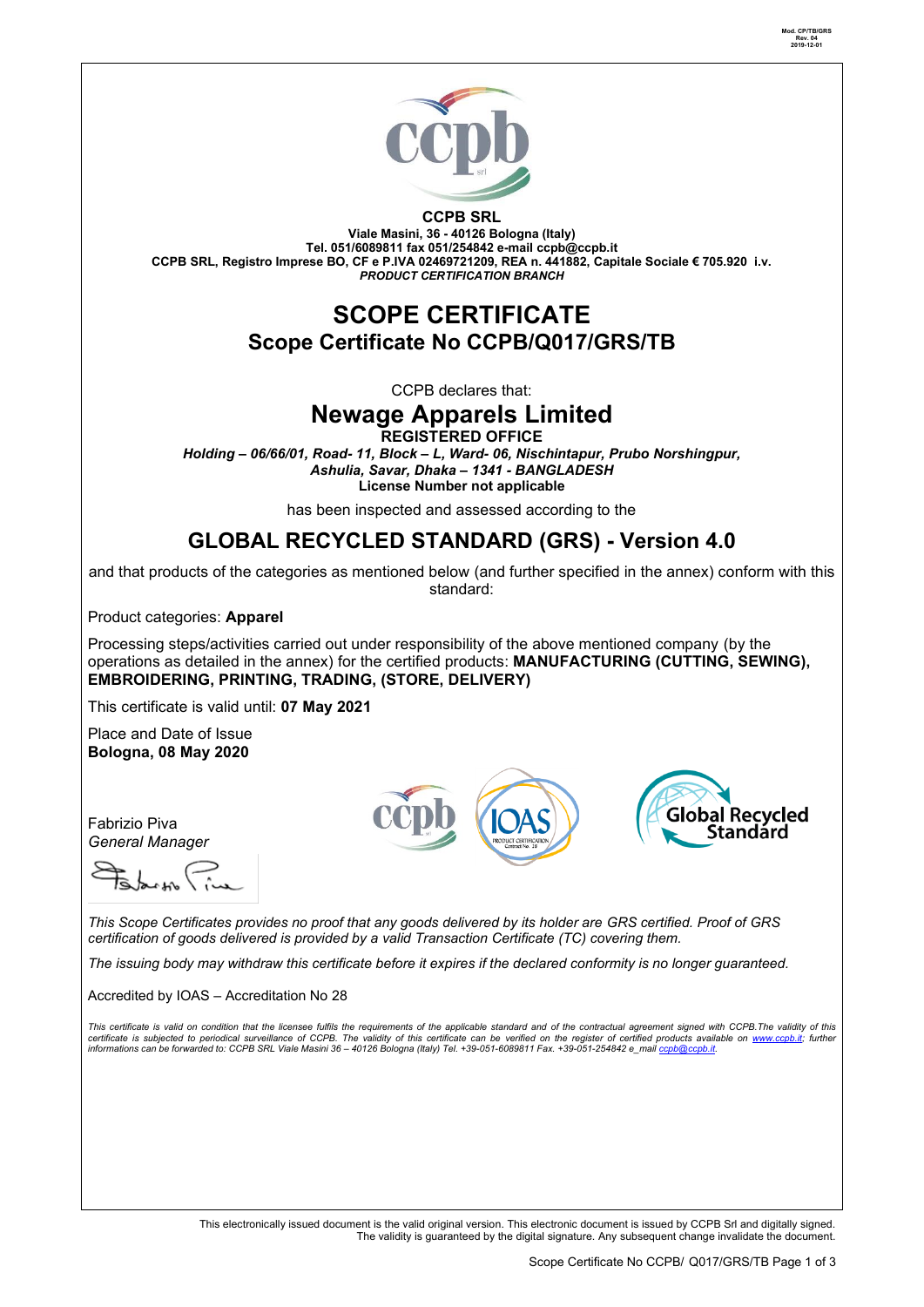



#### **CCPB SRL Viale Masini, 36 - 40126 Bologna (Italy) Tel. 051/6089811 fax 051/254842 e-mail [ccpb@ccpb.it](mailto:ccpb@ccpb.it) CCPB SRL, Registro Imprese BO, CF e P.IVA 02469721209, REA n. 441882, Capitale Sociale € 705.920 i.v.** *PRODUCT CERTIFICATION BRANCH*

Products Annex to certificate no. CCPB/Q017/GRS/TB Newage Apparels Limited GLOBAL RECYCLED STANDARD (GRS) - Version 4.0

In specific the certificate covers the following products:

| Product<br>Category | <b>Product Details</b>           | Material composition                                       | Label Grade |  |
|---------------------|----------------------------------|------------------------------------------------------------|-------------|--|
| Apparel             | Woven-Tops &<br>Bottom, Cap/ Hat | 100% post-consumer<br>recycled polyester                   | GRS         |  |
|                     |                                  | 98% Post-consumer<br>Recycled Polyester+2%<br>Spandex      | GRS         |  |
|                     |                                  | 96% Post-consumer<br>Recycled Polyester+4%<br>Polyester    | GRS         |  |
|                     |                                  | 70% Post-consumer<br>Recycled Polyester + 30%<br>Polyester | GRS         |  |
|                     | Knit- Tops & Bottom,<br>Cap/Hat  | 100% Recycled Post-<br>consumer Polyester                  | GRS         |  |

Place and Date of Issue **Bologna, 08 May 2020**

Fabrizio Piva *General Manager* 

Februar Pin